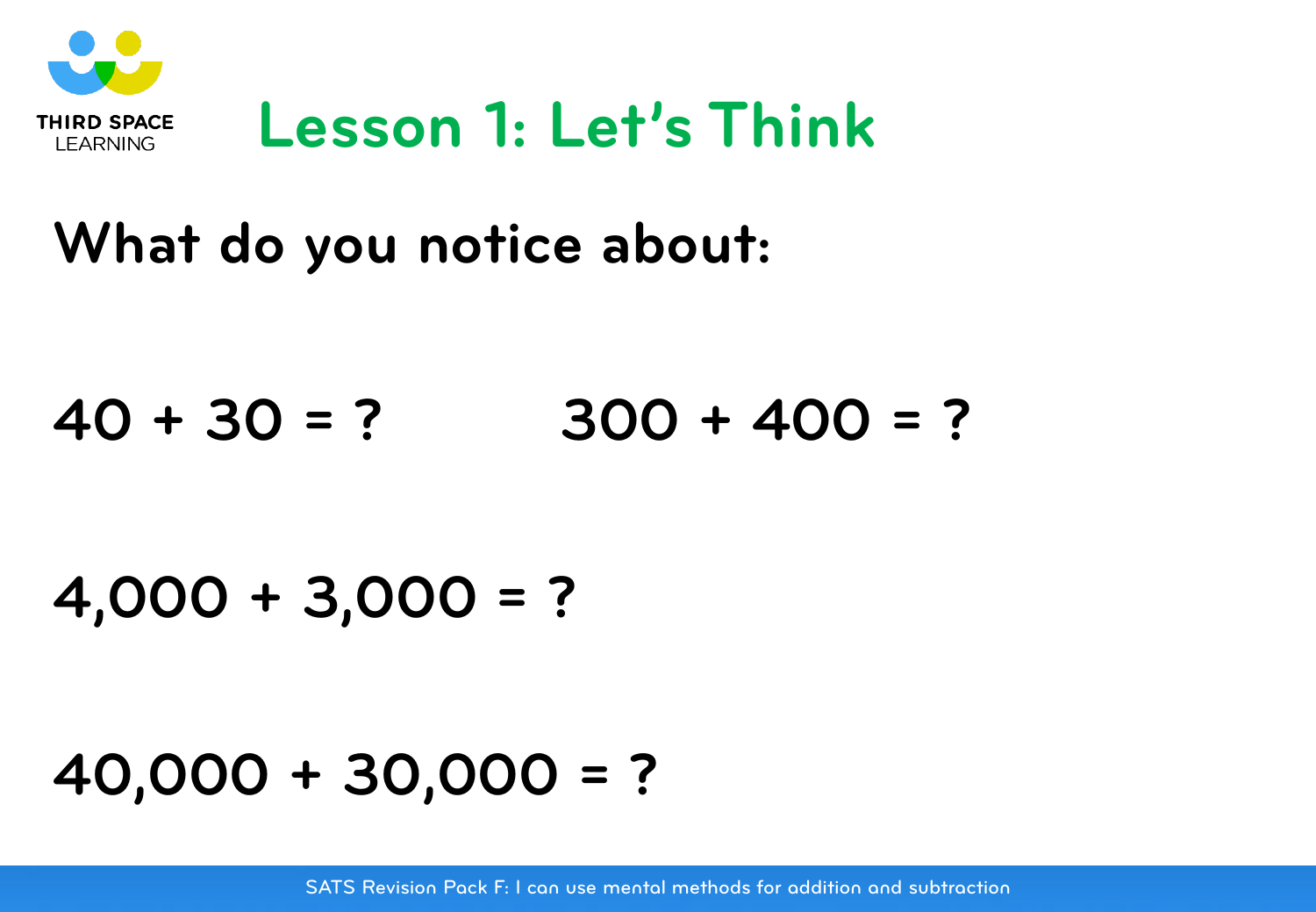

### **Lesson 1: Let's Apply**

### **If you know 50 + 60 = 110,**

### **what other facts can you work out using your knowledge of multiples of 10 and 100?**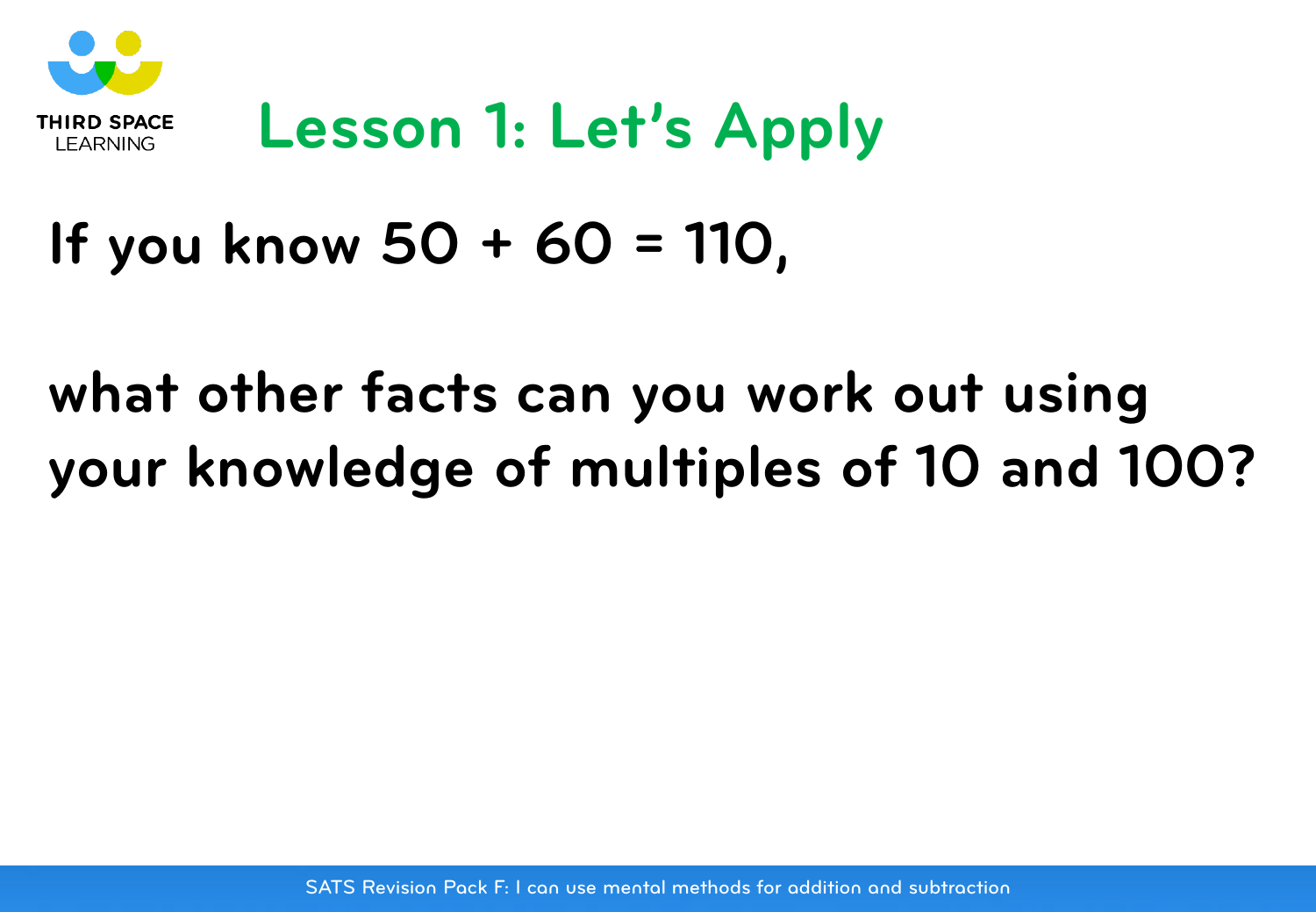

### **Lesson 2: Let's Think**

## **Noah says that 482 + 115 needs to be completed using a written method.**

## **Eden says that 482 + 115 can be easily calculated mentally.**

### **Is Eden correct? Explain why.**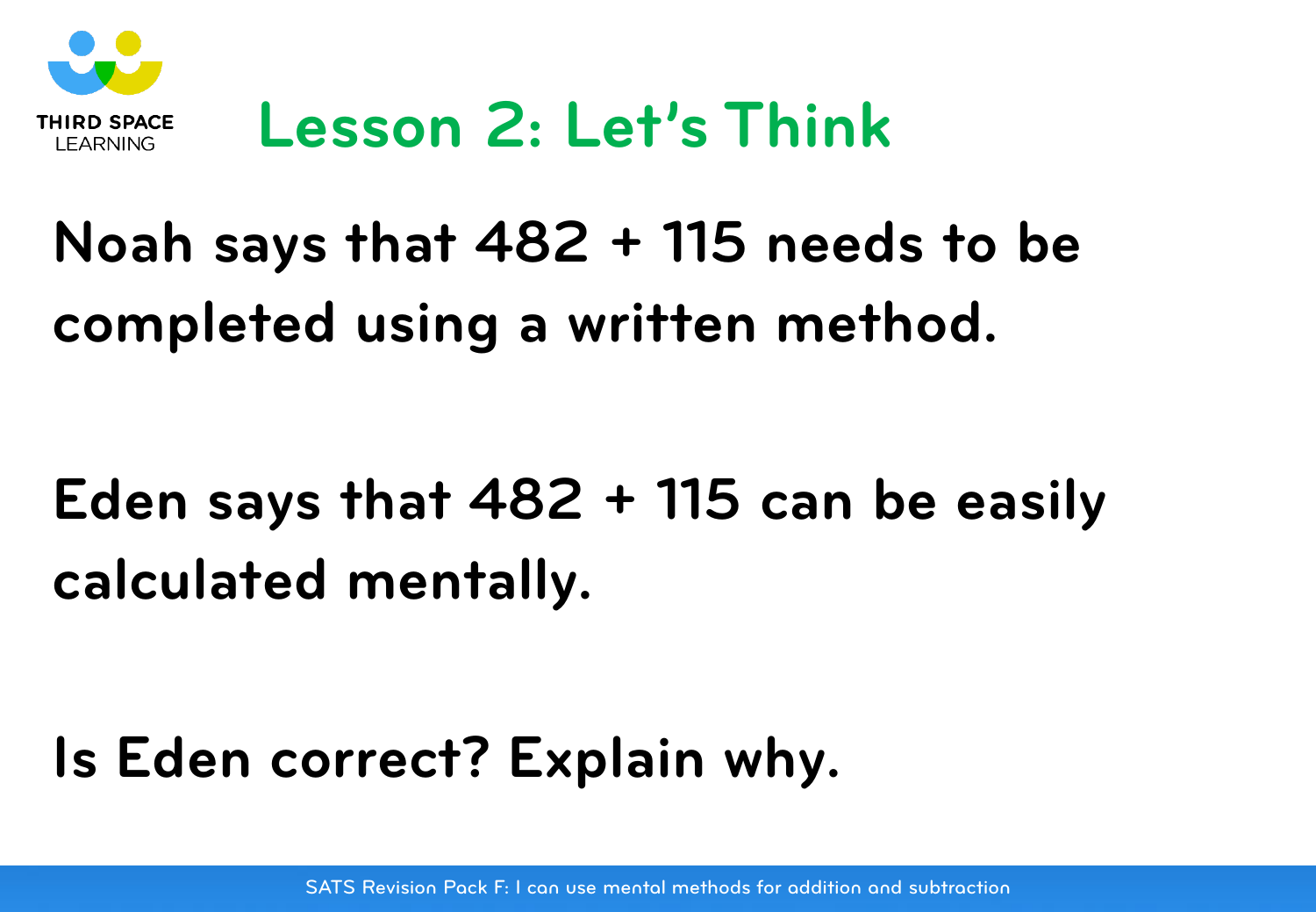

## **Lesson 2: Let's Apply**

### **Place the calculations below in order, based on the size of their answers from smallest to largest.**

$$
568 + 31 = ?
$$
 832 - 323 = ?

$$
484 + 113 = ?
$$
 743 - 212 = ?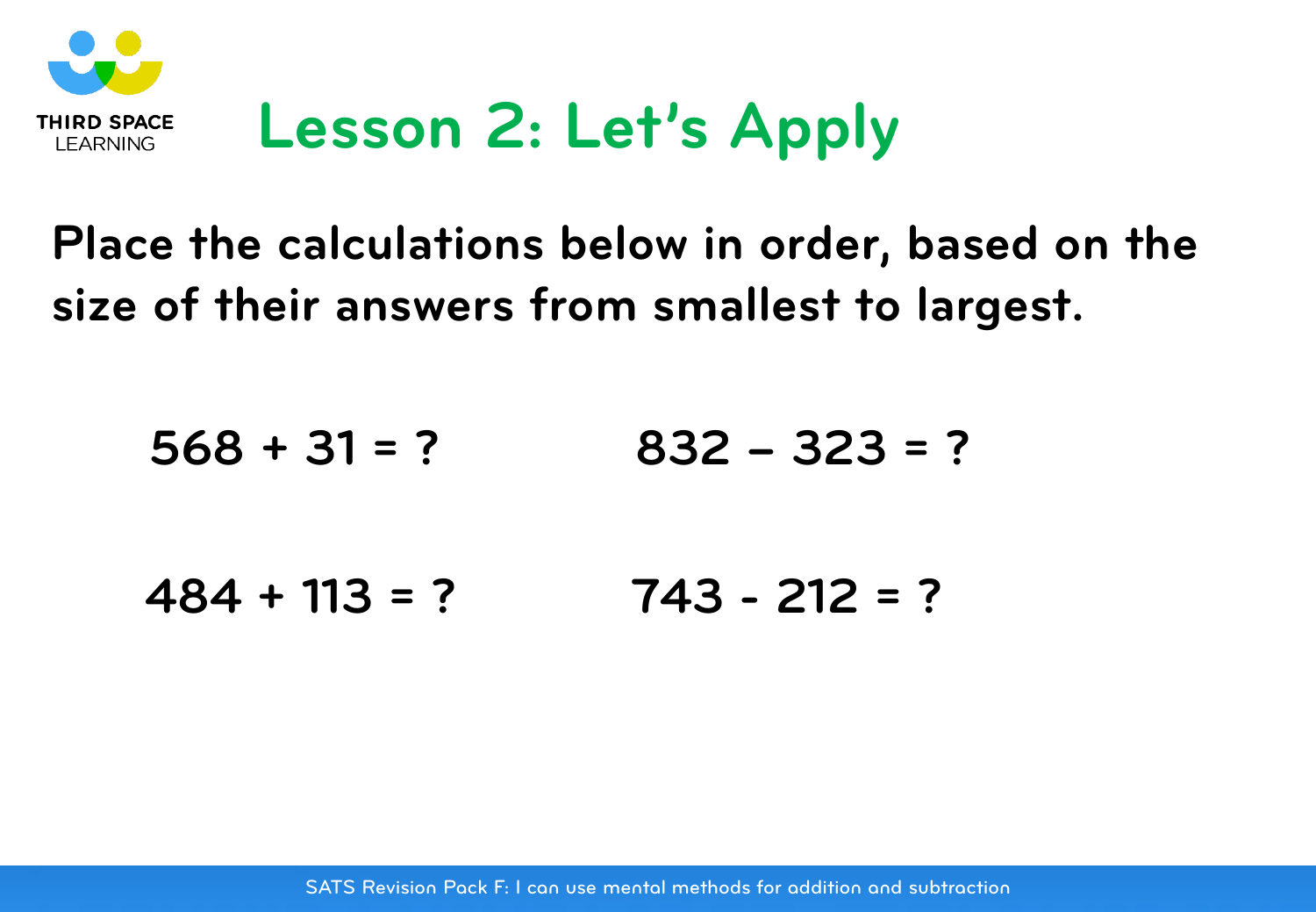

## **Lesson 3: Let's Think**

## **Which of the calculations below could the fact that 40 + 36 = 76 help us solve?**

| $39 + 36 = ?$ | $36 + 28 = ?$ |
|---------------|---------------|
| $38 + 36 = ?$ | $41 + 36 = ?$ |
| $42 + 36 = ?$ | $40 + 45 = ?$ |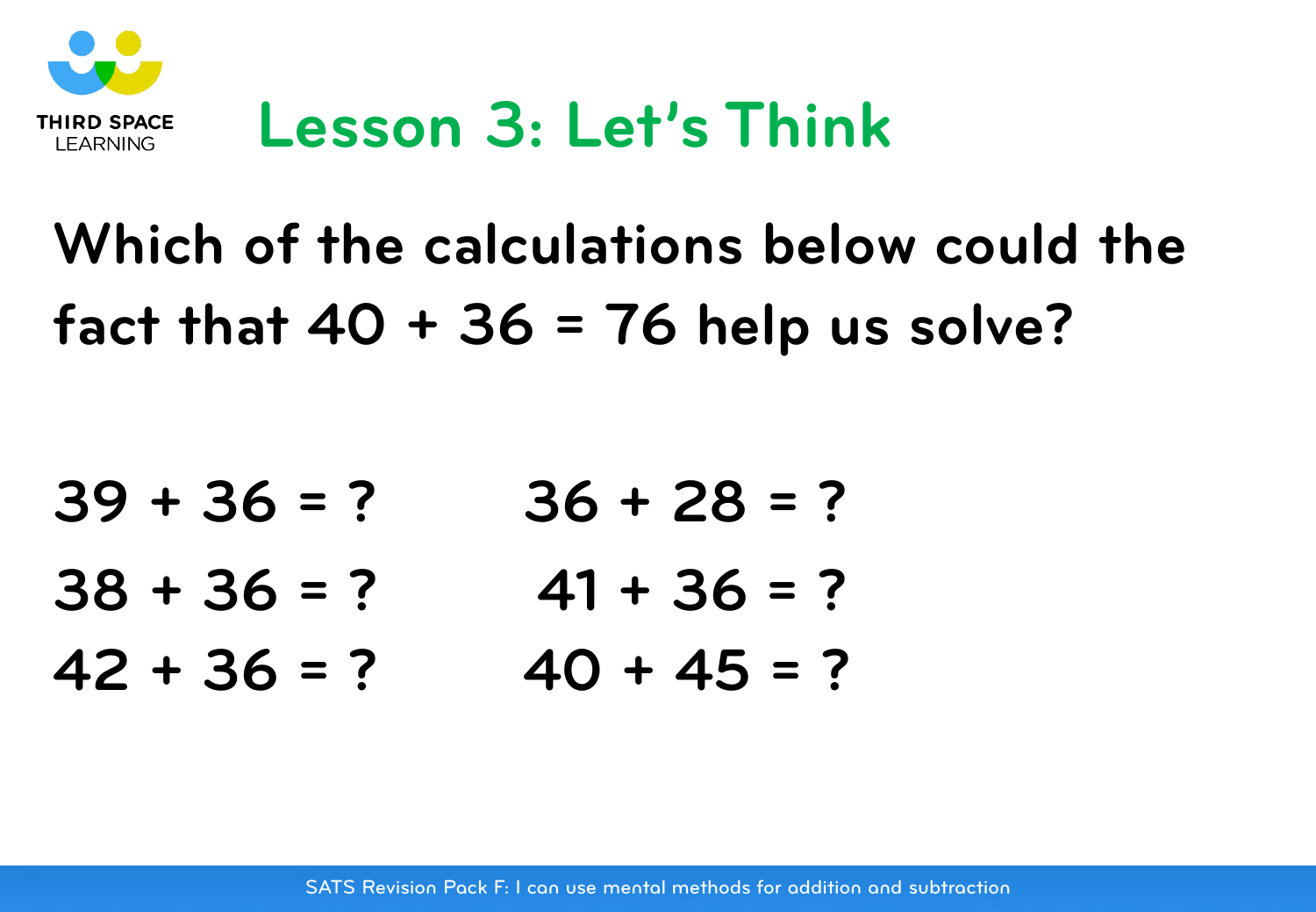

## **Lesson 3: Let's Apply**

## **If you know that 80 + 38 = 118, what other facts can you easily work out?**

### **Can you find seven facts?**

**(Make sure you include some subtraction facts too!)**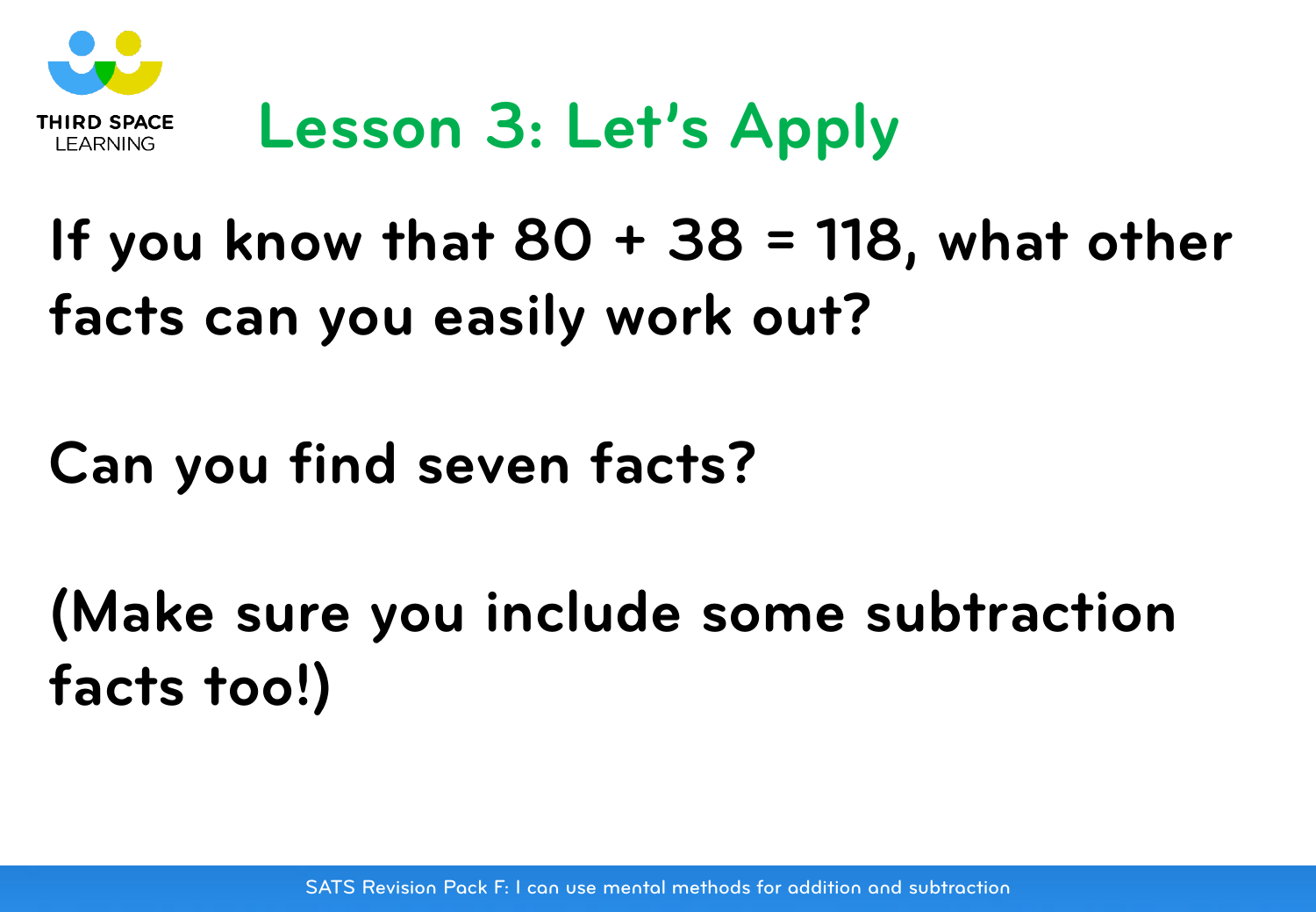

### **Lesson 4: Let's Think**

# **What do you think is the quickest way to add up the following?**

### **8 + 19 + 30 + 2 + 11 + 30 + 45 = ?**

**Why is your way the quickest?**

SATS Revision Pack F: I can use mental methods for addition and subtraction